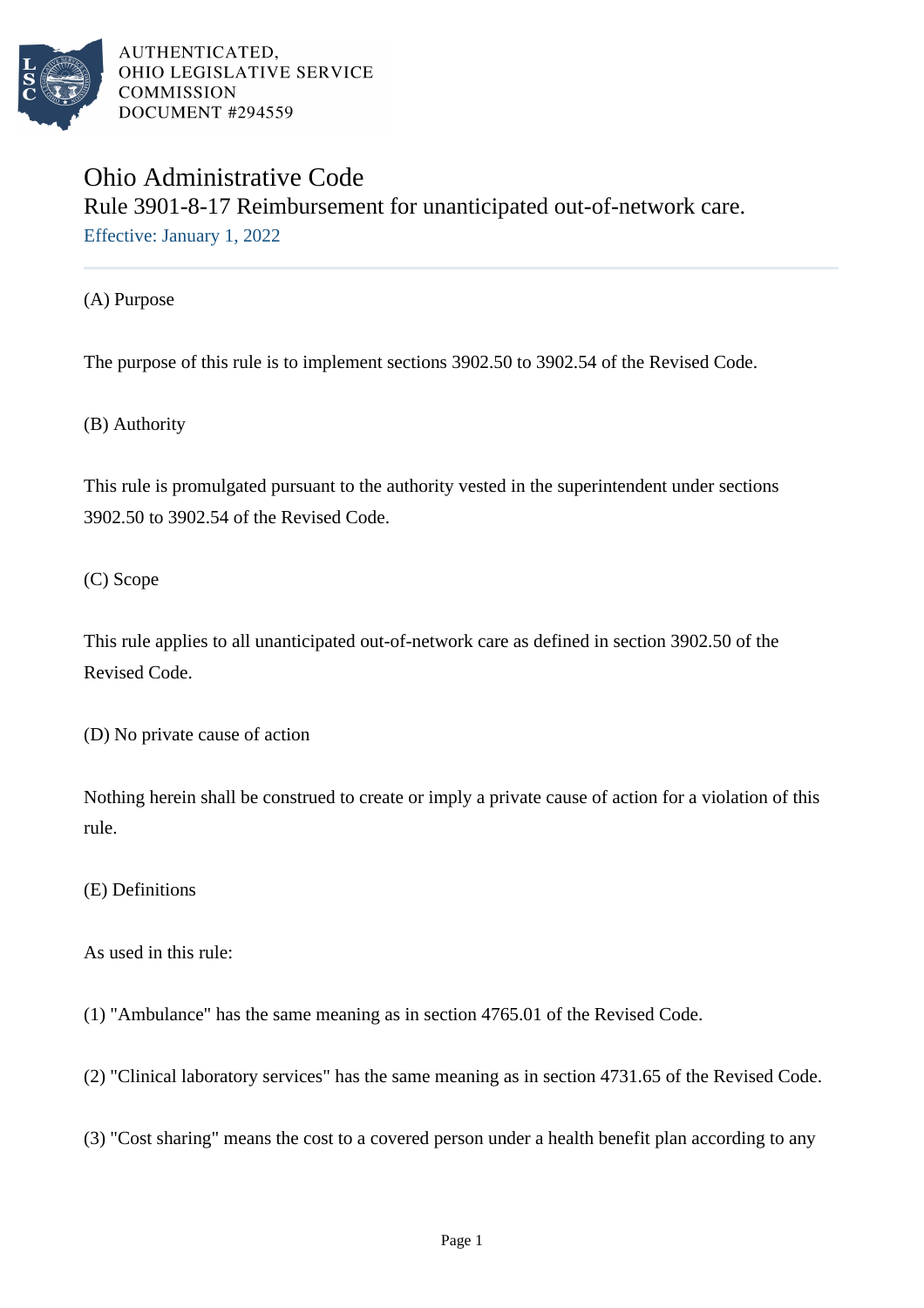

copayment, coinsurance, deductible, or other out-of-pocket expense requirement.

(4) "Covered person," "health benefit plan," "health care services," and "health plan issuer" have the same meanings as in section 3922.01 of the Revised Code.

(5) "Emergency facility" has the same meaning as in section 3701.74 of the Revised Code.

(6) "Emergency services" means all of the following as described in 42 U.S.C. 1395dd:

(a) Medical screening examinations undertaken to determine whether an emergency medical condition exists;

(b) Treatment necessary to stabilize an emergency medical condition; and

(c) Appropriate transfers undertaken prior to an emergency medical condition being stabilized.

(7) "Unanticipated out-of-network care" means health care services, including clinical laboratory services, that are covered under a health benefit plan and that are provided by an out-of- network provider when either of the following conditions applies:

(a) The covered person did not have the ability to request such services from an in-network provider.

Clinical laboratory services provided by an out-of-network provider, but that are ordered by an innetwork provider, shall be considered to have met the condition prescribed in paragraph (E)(7)(a) of this rule unless the provider rendering the laboratory services discloses its network status in writing to the covered person before the services are provided.

(b) The services provided were emergency services.

(F) Health plan issuer reimbursement for unanticipated out of network care

(1) Use of geographic region in calculation of health plan issuer reimbursement amount. For purposes of determining the amount negotiated with in-network providers, facilities, emergency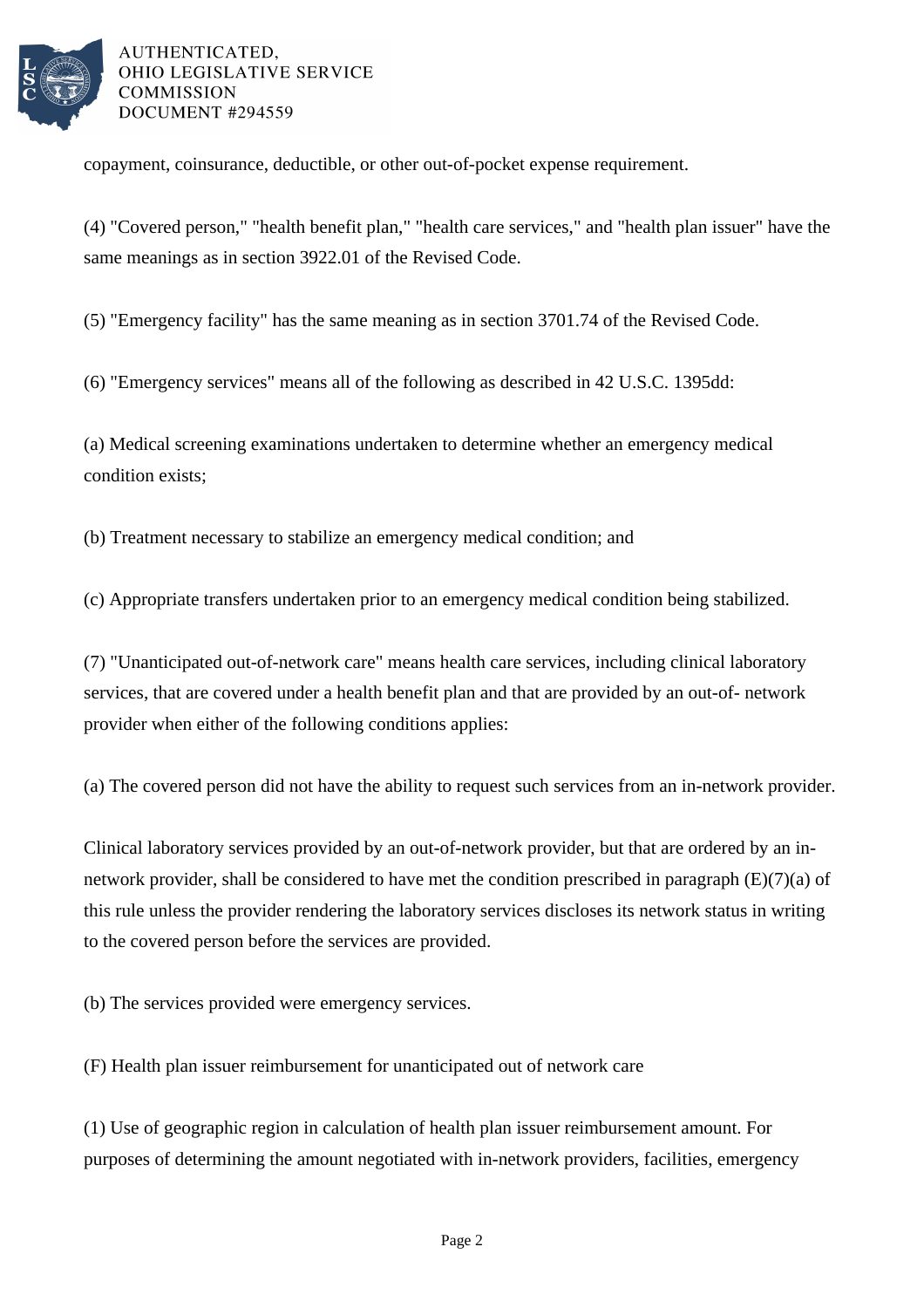

facilities, or ambulances for the service in question in a geographic region under a health benefit plan, a health plan issuer shall use the geographic region in which the service was performed. The geographic regions in this state shall consist of one region for each metropolitan statistical area, as described by the U.S. office of management and budget and published by the U.S. census bureau, and one region consisting of all other portions of the state.

(2) Application of prompt pay requirements to health plan issuer reimbursement. A health plan issuer shall send an initial claim payment as its intended reimbursement required by division (B)(1) of section 3902.51 of the Revised Code to the provider, facility, emergency facility, or ambulance in compliance with sections 3901.38 to 3901.3814 of the Revised Code.

(3) A health plan issuer shall pay all reimbursement amounts for unanticipated out-of-network care directly to the provider, facility, emergency facility, or ambulance in accordance with division (B)(1) of section 3902.51 of the Revised Code.

Any amounts paid by a health plan issuer for unanticipated out-of-network care shall include remittance advice remark codes to identify that the payment is made pursuant to division  $(B)(1)$  of section 3902.51 of the Revised Code.

(4) In a request for reimbursement of a health care service subject to this rule, the provider, facility, emergency facility, or ambulance shall include the proper billing code for the service for which reimbursement is requested.

Such request for reimbursement shall also include:

(a) Sufficient information for the health plan issuer to identify the facility where a health care service was provided;

(b) Sufficient information for the health plan issuer to identify a request for reimbursement where the provider, facility, emergency facility, or ambulance, has met the good faith estimate and affirmative consent conditions contained in division (E)(1) of section 3902.51 of the Revised Code; and

(G) Health plan issuer identification cards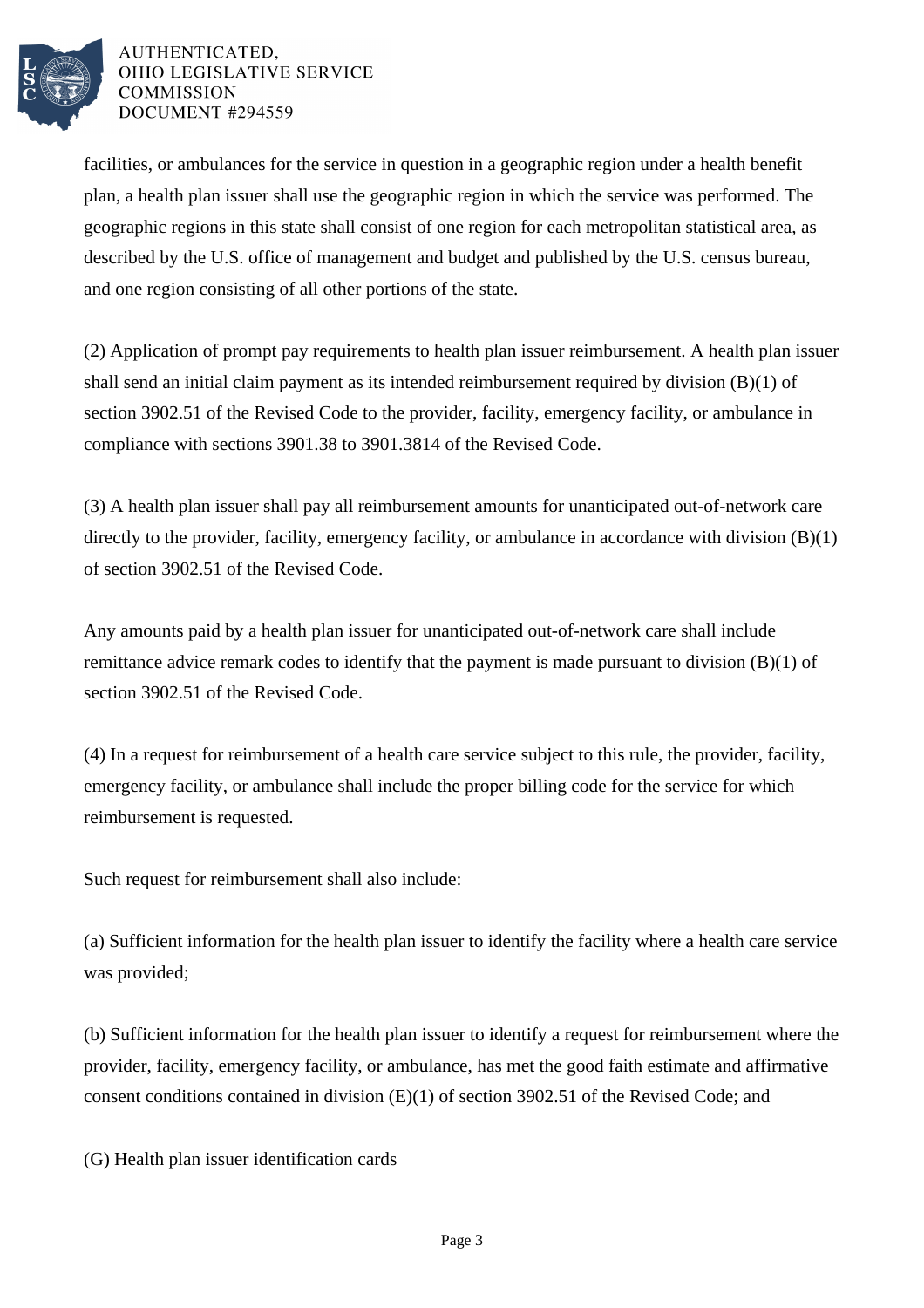

Identification cards provided to a covered person, if any, must clearly and conspicuously denote the letters "ODI" prominently displayed on the front of the card or document.

If a health plan issuer permits providers to access a covered person's eligibility or coverage information through an electronic system, the system must prominently display a statement that the covered person's health benefit plan is subject to sections 3902.50 through 3902.54 of the Revised Code.

(H) Covered person cost sharing amount

(1) A health plan issuer shall not require cost sharing for any service described in division (A) of section 3902.51 of the Revised Code from the covered person at a rate higher than if the services were provided in-network.

(2) For purposes of this rule, the in-network rate for cost sharing shall be a dollar amount calculated at the time the health plan issuer calculates the initial reimbursement amount required in division (B)(1) of section 3902.51 of the Revised Code.

(3) The covered person's cost sharing amount shall not be adjusted due to the outcome of any subsequent negotiation or arbitration between the health plan issuer and provider, facility, emergency facility, or ambulance.

(I) Negotiation in lieu of accepting issuer reimbursement

(1) The provider, facility, emergency facility, or ambulance shall, within thirty business days of receiving reimbursement for unanticipated out of network care, notify the health plan issuer that the provider, facility, emergency facility or ambulance chooses to negotiate reimbursement.

(2) Failure to notify the health plan issuer of an intent to negotiate within the timeframe set forth in paragraph (I)(1) of this rule shall be considered acceptance of the health plan issuer's reimbursement.

(3) If the provider, facility, emergency facility, or ambulance timely notifies the health plan issuer of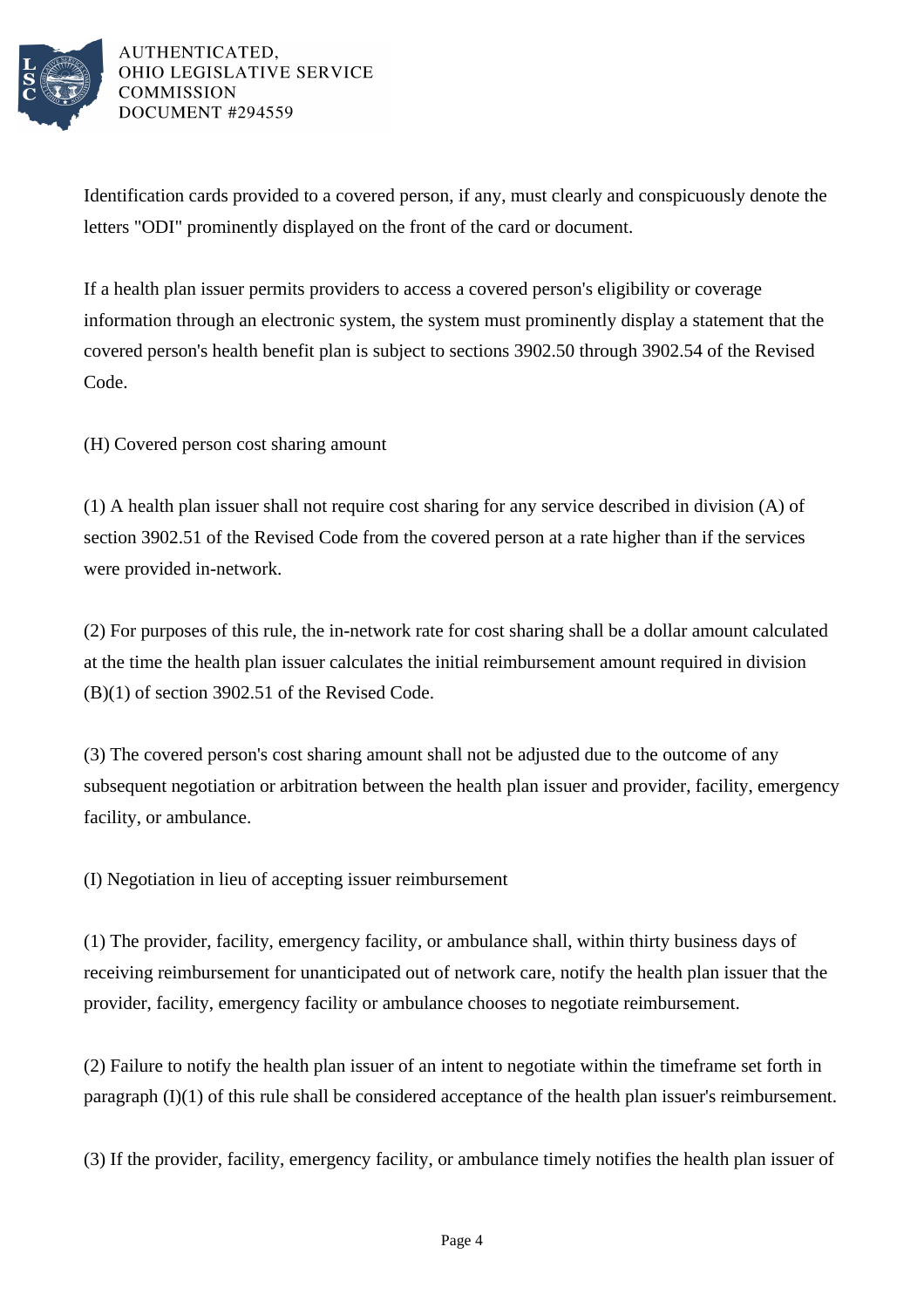

its intent to negotiate in accordance with the requirements of this rule, the health plan issuer shall, upon request, disclose to the provider, facility, emergency facility, or ambulance each reimbursement amount the health plan issuer calculated for the claim pursuant to division (B)(1) of section 3902.51 of the Revised Code.

(4) If, during a period of negotiation, the health plan issuer and the provider, facility, emergency facility or ambulance agree on a new reimbursement rate for a claim, then the health plan issuer shall send payment directly to the provider, facility, emergency facility or ambulance within thirty calendar days.

(5) If, during a period of negotiation, the health plan issuer and the provider, facility, emergency facility or ambulance agree on a reimbursement rate for a claim, then that claim is not eligible for arbitration.

(6) If negotiation pursuant to paragraph (I) of this rule has not successfully concluded within thirty business days, or if both parties agree that they are at an impasse, a provider, facility, emergency facility, or ambulance may choose to arbitrate that claim so long as the claim meets the eligibility requirements of division (A)(1) of section 3902.52 of the Revised Code.

## (J) Arbitration

(1) Requests for arbitration:

(a) A provider, facility, emergency facility, or ambulance may request arbitration to determine the reimbursement for a claim or claims that are eligible for arbitration pursuant to section 3902.52 of the Revised Code.

(b) Requests for arbitration shall be submitted to the superintendent electronically on a form or through a system prescribed by the superintendent.

(c) Upon receipt of a complete request for arbitration, the superintendent shall notify the contracted arbitration entity of the request for arbitration within four business days.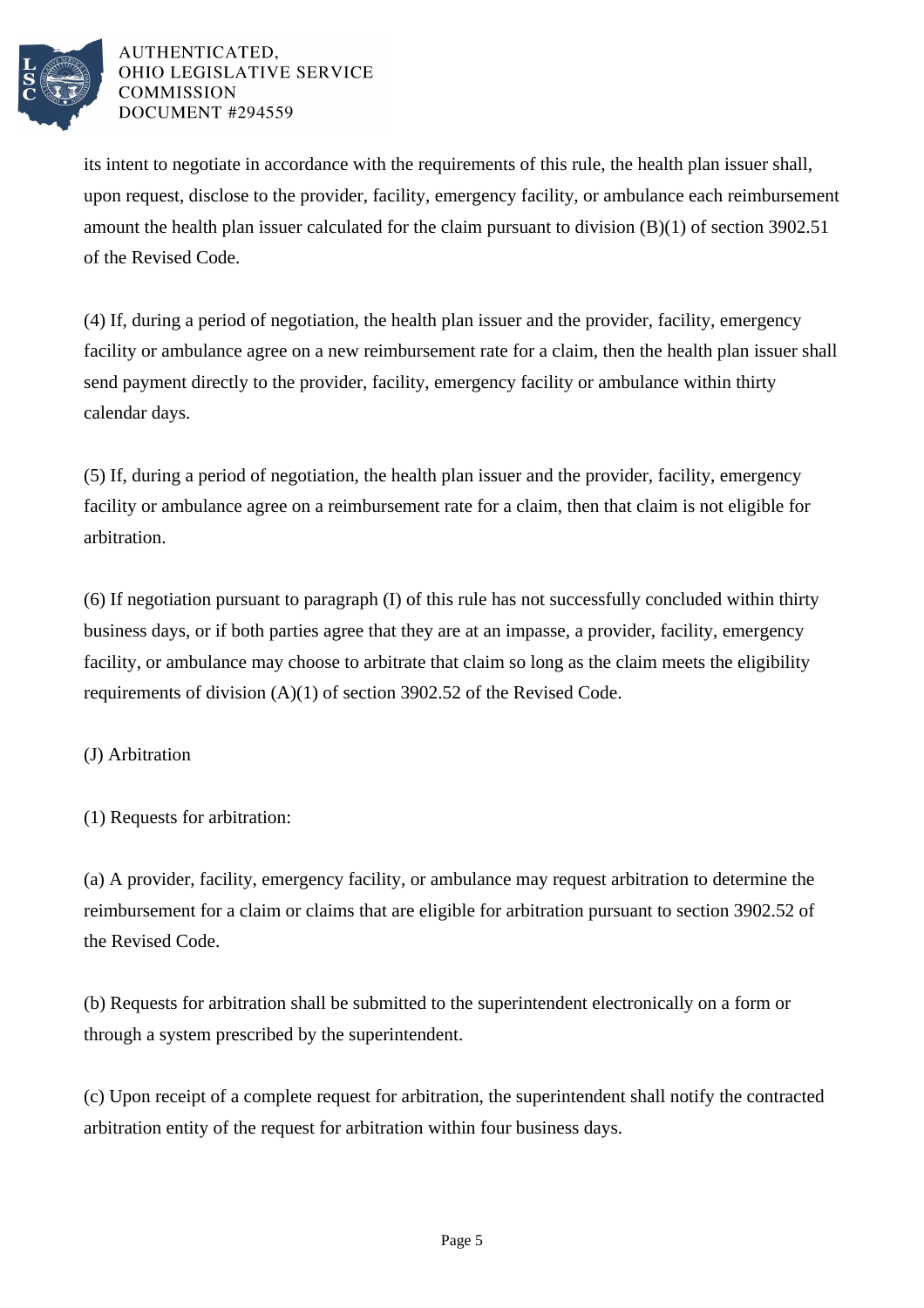

(d) The contracted arbitration entity shall assign an arbitrator within ten business days and shall provide notice to the health plan issuer and provider, facility, emergency facility, or ambulance.

(e) Each party shall submit its final offer and supporting evidence, if any, to the arbitrator within ten business days after an arbitrator is assigned.

The final offer submitted to the arbitrator by either party shall be an amount the submitting party considers a fair reimbursement rate.

(f) The arbitrator shall consider the evidence submitted by the parties and render a decision within thirty business days.

(g) If the arbitrator determines that the final offer submitted by the provider, facility, emergency facility, or ambulance best reflects a fair reimbursement rate, the health plan issuer shall pay the difference, if any, between the reimbursement rate selected by the arbitrator and the initial payment made by the health plan issuer pursuant to division (B)(1) of section 3902.51 of the Revised Code.

The health plan issuer shall pay the reimbursement directly to the provider, facility, emergency facility, or ambulance within thirty calendar days of the arbitrator's decision.

(h) If the arbitrator determines that the final offer submitted by the health plan issuer best reflects a fair reimbursement rate, the provider, facility, emergency facility, or ambulance shall pay the health plan issuer the difference, if any, between the health plan issuer's reimbursement rate selected by the arbitrator and the initial payment made by the health plan issuer pursuant to division (B)(1) of section 3902.51 of the Revised Code.

The provider, facility, emergency facility, or ambulance, shall pay the reimbursement directly to the health plan issuer within thirty calendar days of the arbitrator's decision.

(2) Claims bundling.

(a) For purposes of bundling claims for arbitration, provider includes a practice of providers to the extent such providers contract with health plan issuers as a single practice.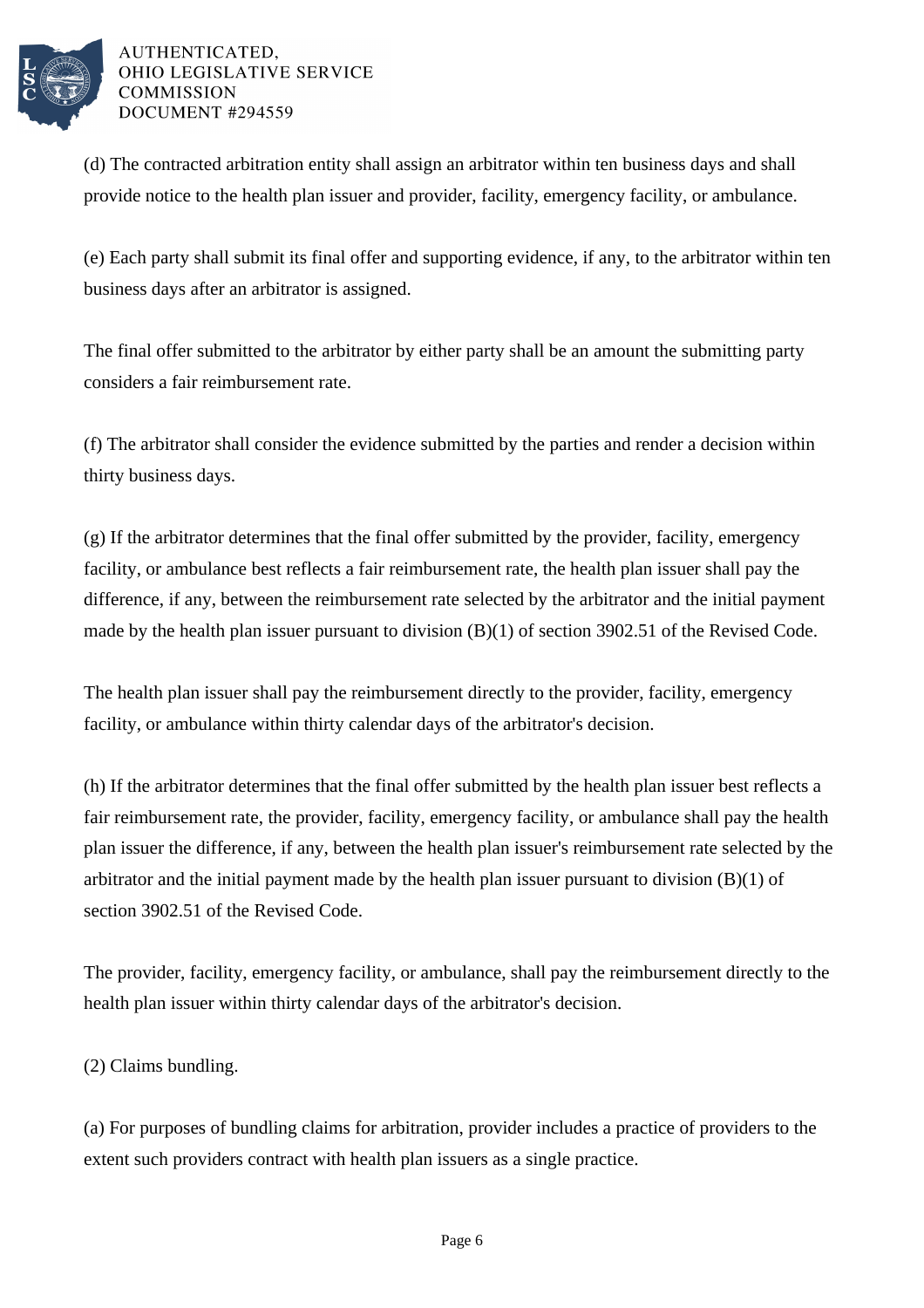

(b) If negotiation pursuant to division (B)(2) of section 3902.51 of the Revised Code is unsuccessful, a provider, facility, emergency facility, or ambulance may choose to arbitrate that claim as a bundle of up to fifteen claims at a later date, so long as all of the claims meet the requirements of division (A)(1) of section 3902.52 of the Revised Code.

(3) Costs.

(a) The arbitration entity shall perform each arbitration on a flat fee basis.

(b) There shall be no additional costs for a single arbitration of up to fifteen bundled claims.

(c) The non-prevailing party shall pay seventy per cent of the arbitrator's fees, and the prevailing party shall pay thirty per cent.

(i) For purposes of this rule, the non-prevailing party shall be the party whose final offer was not selected by the arbitrator. If multiple claims are bundled for a single arbitration, the non-prevailing party shall be the party whose final offer for each claim was selected fewer times by the arbitrator.

(ii) For purposes of this rule, the prevailing party shall be the party whose final offer was selected by the arbitrator. If multiple claims are bundled for a single arbitration, the prevailing party shall be the party whose final offer for each claim was selected more times by the arbitrator.

(d) In the event that multiple claims are bundled in a single arbitration and the arbitrator selects a final offer from each party the same number of times, then there is no prevailing party and each party shall pay fifty per cent of the arbitrator's fees.

(e) Each party shall bear their own costs for all other expenses related to arbitration.

(4) Submission of evidence for purposes of arbitration.

(a) Each party may submit evidence relating to the factors contained in division (C) of section 3902.52 of the Revised Code except: